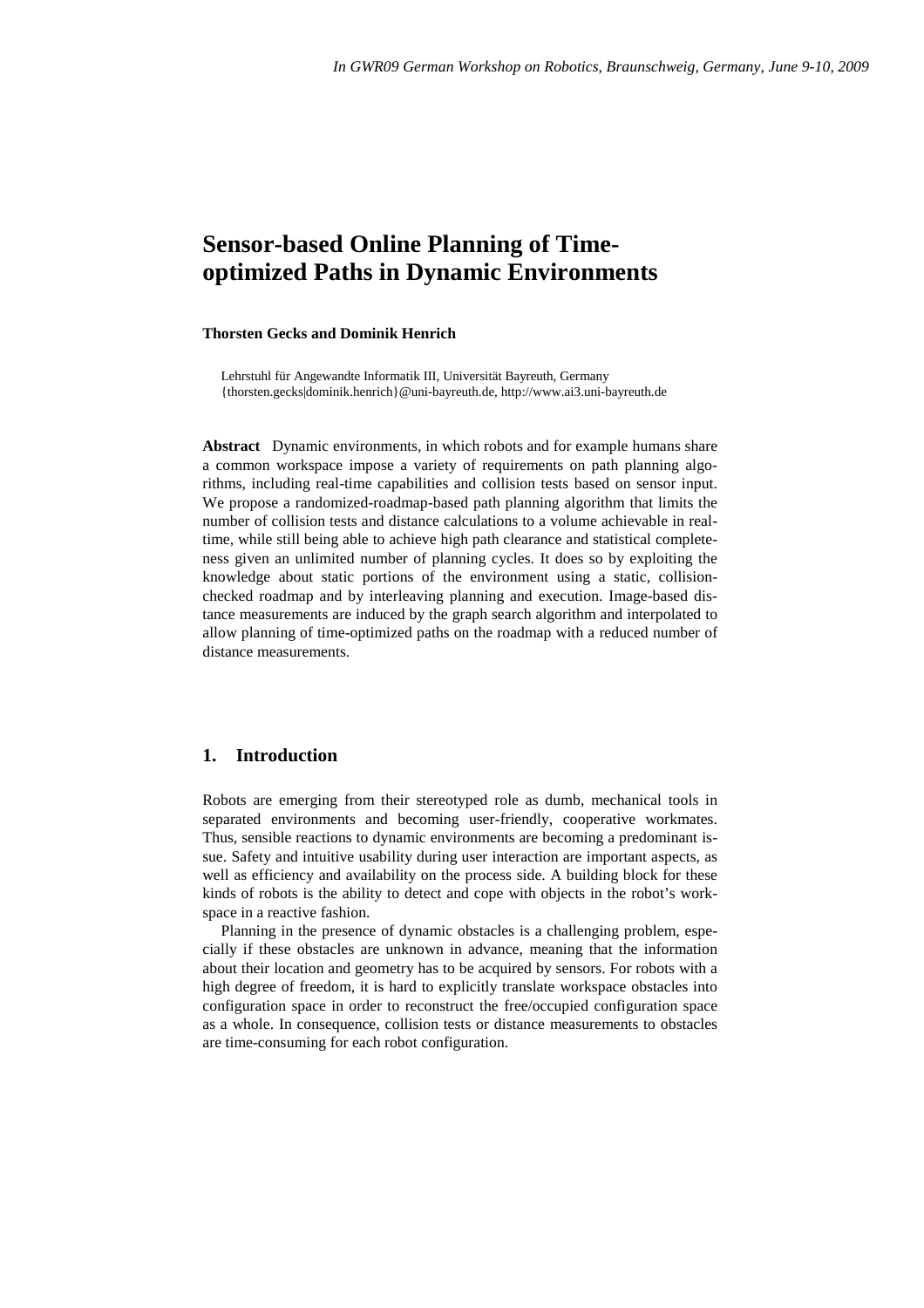The demand for a high-clearance planning method is generated from two sides: a psychological component and a safety component. Humans do not feel comfortable when faced with a speedy, heavy-duty robot arm in close proximity. This becomes even more relevant, when the worker is performing a different task requiring his full attention and, due to distraction, no immediate reaction to erroneous robot movements is possible. The safety component requires the robot to reduce its speed in the vicinity of dynamic obstacles so it could react safely to unforeseen obstacle movements within the remaining time to collision. This distance-based robot speed regulation generally favors high-clearance paths for time-optimized path planning.

## **2. State of the art**

Distance-optimized or maximum-clearance path planning has long been a field of research that has produced a variety of methods. Principally, these methods explore a local portion or the global, complete workspace or configuration space of the robot, computing a path from the start to the goal, while maintaining a great distance to all obstacles all along its way.

The most reactive and real-time capable algorithms are the family of potential field methods [Kathib86]. Simulated potential fields allow the calculation of repulsive forces that can be translated into robot movements. While several extensions exist, this method is generally susceptible to local minima that prevent the robot from reaching the goal. Those extensions commonly rely on a specific modelling and/or a complete knowledge of obstacles in the robot configuration space [Barraquand91].

Another family of methods relies on geometric information about obstacles (either in workspace or configuration space), that is easy to decompose in that it relies on simple geometric primitives (i.e. B-Reps with planar surfaces). Based on a decomposition of the free space, it is possible by searching the connectivity graph to find a path from the start to the goal with maximized clearance [Schwartz83]. This technique can be combined with the previously mentioned potential fields if each decomposed cell contains a local potential field that repels the robot away from the cell boundaries, while still allowing it to react to dynamic obstacles [Lindemann05].

A combination of artificial forces and roadmap-based planning was presented in [Brock99, Quinlan93]. The elastic strip method initially uses an arbitrary planner to produce an optimal path from the start to the goal. Upon execution, the path is deformed by any moving dynamic obstacles due to artificial repulsive forces associated with those obstacles. While this approach is real-time capable and complete, the path can become highly inefficient if obstacles deform it from the initial state to such an extent that re-planning becomes necessary. Also, paths that were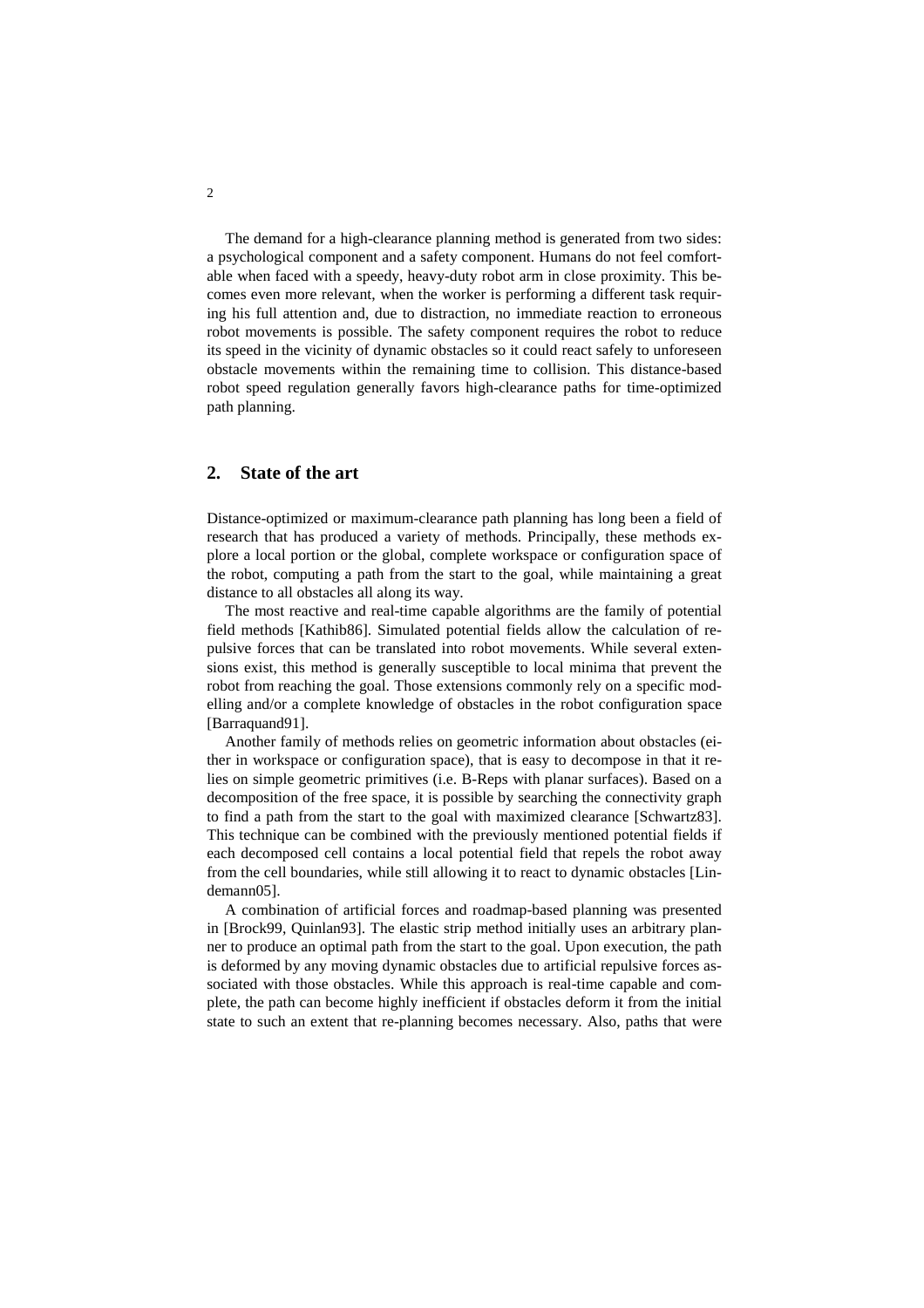originally obstructed can become viable if obstacles move, but are not considered after the initial path planning.

For the class of probabilistic roadmap planners, several algorithms have been proposed to either sample configurations on the medial axis of the free space [Holleman00] or to retract the path to the medial axis in a post-processing step after planning through a standard probabilistic roadmap [Geraerts04]. Both methods rely on detailed knowledge of the obstacle surfaces in the planning space.

As we have seen from this section, the approaches presented so far either provide real time reaction to dynamic obstacles but can become caught in local minima (and thus are incomplete) or rely on the exact knowledge of the configuration space or the execution of a high number of collision tests, which is impractical for robots with a high degree of freedom. In the following section we will outline a path planning algorithm that is able to provide real time path planning while generating high-clearance paths in dynamic environments.

## **3. Real-time shortest-path planning algorithm**

In this section, we will give a short overview of the basic techniques that we use as a basis for path planning in dynamic environments. Section 4 extends these techniques towards time-optimized path planning. For further details on the following, see [Gecks07].

The basic algorithm described below is real-time-capable under the assumption, that the most computationally intensive part of planning is the collision tests (or distance calculation) and not the graph search. In our case, *each* collision test takes 1…5 ms to compute, while the graph search without collision tests on a reasonably-sized roadmap has an average runtime of well below 10 ms. To separate graph searching and collision tests, the graph search algorithm rests upon an abstract layer, which provides the edge costs determined by the collision test. The number of collision tests/distance calculations used is then adaptable and transparent to the graph search algorithm. Thus, the overall runtime can be tailored to the real-time demands imposed of the application.

The proposed path planning algorithm is based on a static randomized roadmap *G*(*V*, *E*), consisting of a set of vertices *V* and a set of edges *E*. Edges and vertices are tested in an offline setup step for collision with a known static environment. Online tests refer to the unknown, dynamic objects in the environment, which are detected by sensors, such as multiple surveillance cameras. As these online tests are relatively expensive, their number is reduced by several techniques such as lazy collision checking and interleaving of planning and execution. The following pseudo code outlines the major components.

In the function *planPath* the start (current)  $v_{\text{curr}}$  and the goal robot configuration  $v_g$  are connected to the roadmap *G* via *connect*(*v*), which constructs a new vertex  $\nu$ , if it does not already exist. It then adds collision-tested connections from the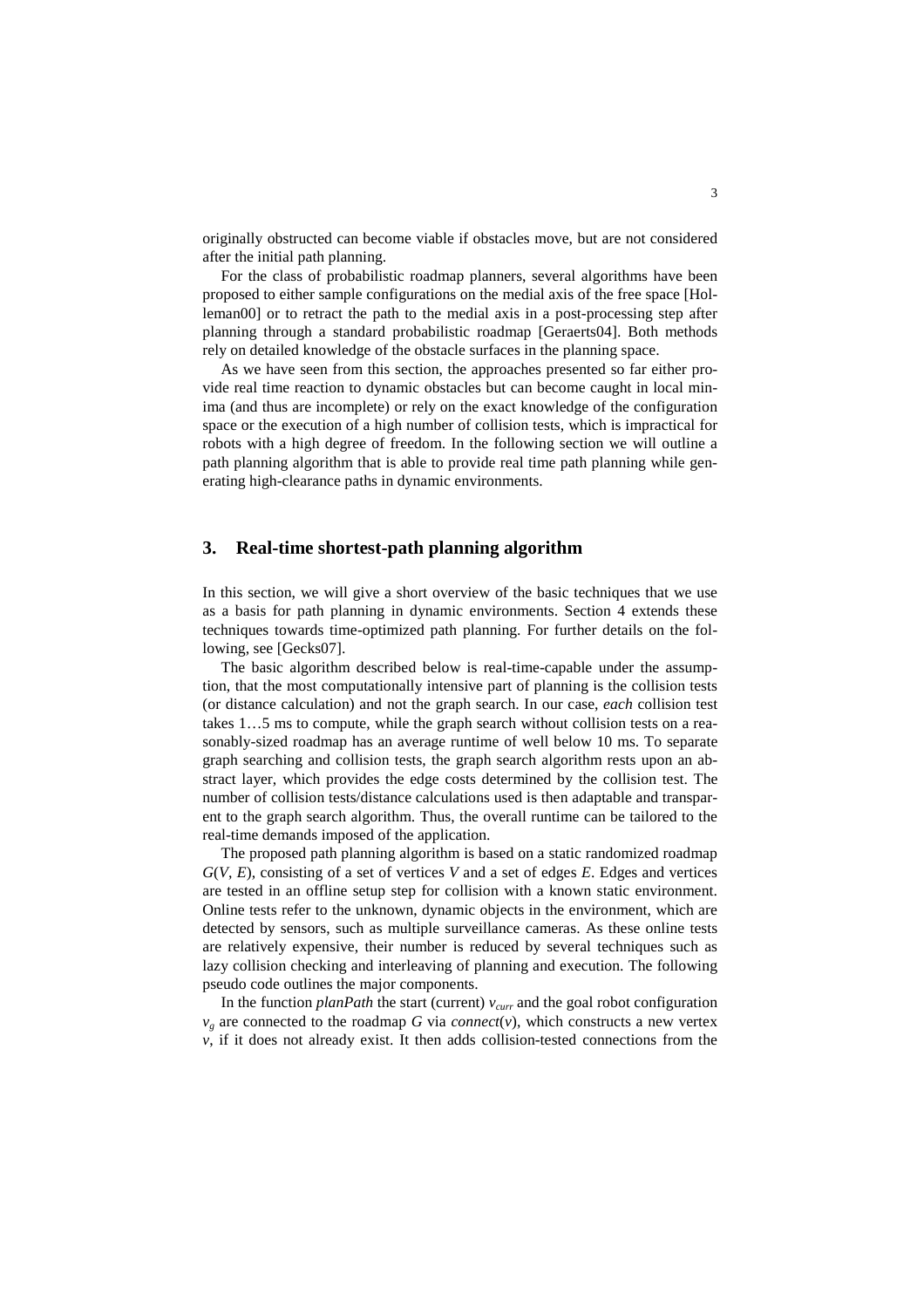new vertex to its *k* neighbors. As long as the target is not reached, planning *searchShortestPath*(*vg*, *vcurr*) and execution phases *executePath*(*P*) are interleaved. The function *searchShortestPath*(...) finds the shortest path from  $v_{\text{curr}}$  to  $v_g$  via the roadmap *G* using the graph searching algorithm A\*, if it exists. If no path is returned by *searchShortestPath*(…) and the goal does not collide with unknown obstacles (detected by *collision*( $O_{unknown}$ ,  $v_{curr}$ )), the function *addVertex*(*V*) samples a new node (uniform or non-uniform, see [Geraerts04]) and connects it to the roadmap.

() *addVertex* **else if** (**not** *collision*( $O_{unknown}$ ,  $v_g$ )) ( ) *executePath P*  $\textbf{if}(P \neq \{\})$  $P = searchShortestPath(v_{curr}, v_{g})$  $\textbf{while}(v_{curr} \neq v_g)$ connect(v<sub>g</sub>) ( ) *connect v curr* planPath(v<sub>curr</sub>,v<sub>g</sub>)  $v_{curr} = driveRoot(P, \Delta t)$  $connect(G, v_{curr})$ ( ) *setInvalid e curr*  $\mathbf{if}$  (testPath( $O_{unknown}$ ,  $v_{curr}$ , P)  $\textbf{while}(v_{curr} \neq v_g)$ executePath(P) **else return**

A valid path is executed in the function *executePath*(*P*). The function *testPath* ( $O_{unknown}$ ,  $v_{curr}$ , *P*) tests the given path *P* from the current robot position  $v_{curr}$  towards the goal. The depth of the test only depends on the available computing power and the given collision test costs. If a collision occurs, the current edge *ecurr* is invalidated and omitted in the next path planning phase. Non-invalidated edges thus form a dynamic subgraph *Gvalid*, which incrementally adapts to the current obstacle situation as path execution proceeds. Invalidated edges are revalidated using various methods described and evaluated in [Gecks07]. As a consequence of collision checking before execution, the algorithm is guaranteed to find a collision-free path to the goal and because of the randomized roadmap approach it is statistically complete.

#### **4. Time-optimized path planning**

In the context of human-robot cooperation and in general when dynamic obstacles are involved, robot speed must be adapted to the current obstacle distance, thus being able to react to movements of the unknown objects before a collision becomes unavoidable. The planning method described beforehand typically follows the configuration space surfaces of the workspace obstacles, as it searches for the shortest, collision-free path to the goal. In combination with speed regulation this leads to rather long path execution times. Optimizing solely for maximum clear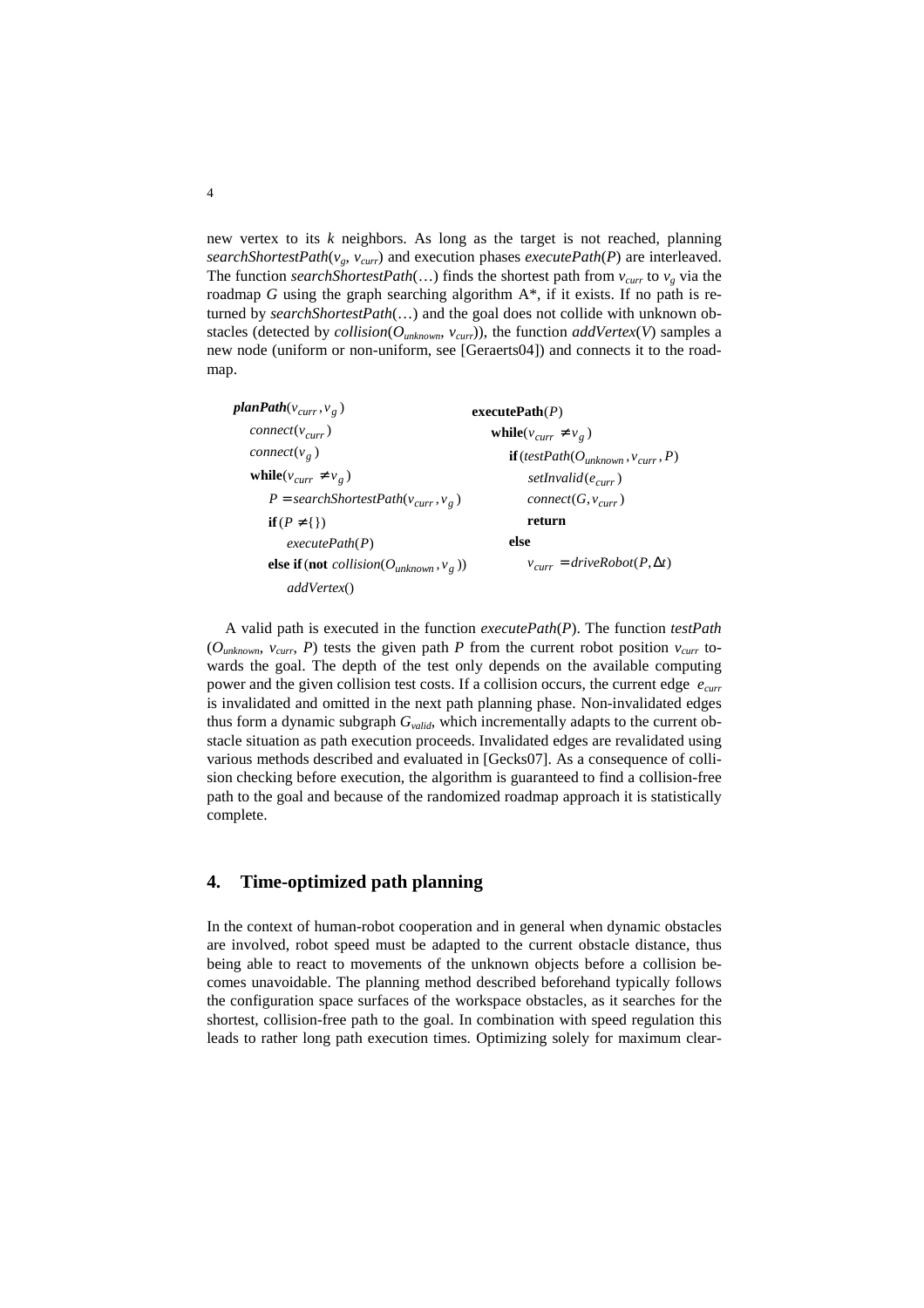ance on the other hand could lead to highly inefficient path planning, producing detours and also resulting in high path execution times, too. Thus, clearance competes with path length. In the following sections we will outline how to solve this conflict and how to meet real-time demands at the same time.

#### *4.1 Basic planning algorithm*

As a basic requisite for using the A\* graph search, it is necessary to define edge costs. Edge costs define vertex costs  $f(v)$  via the sum  $g(v)$  of edge costs from the start vertex to the current vertex. Together with an estimation of costs to the target *h*(*v*), we get:  $f(v) = w \cdot g(v) + (1 - w) \cdot h(v)$ , the well known cost function of the  $A^*$  (here we choose  $w = 0.5$ ). For time-optimized planning, edge costs are defined by the time it takes to travel them (Eq. 1).

$$
t(v_a, v_b) = \sum_{i=0}^{L-1} \left( \frac{1}{s(d_{\xi}(v(u_i), v(u_{i+1})))} \left\| v(u_{i+1}) - v(u_i) \right\| \right) \tag{1}
$$

In this general (approximating) term, the edge from  $v_a$  to  $v_b$  is subdivided into *L* segments  $(v(u_i), v(u_{i+1}))$ , and a travel time is calculated for each one by dividing the segment length by the robot speed  $s(d_{\xi})$ , which is derived from the average distance  $d_{\xi}$  to the workspace obstacles along the segment  $(v(u_i), v(u_{i+1}))$ . The distance-regulated speed may be a linear function (for some  $k > 0$ ) of the form:

$$
s(d) = \begin{cases} 0 & \text{if } d < d_0 \\ (d - d_0)k & \text{if } d \in [d_0, d_{\text{max}}] \\ s_{\text{max}} = (d_{\text{max}} - d_0)k & \text{if } d > d_{\text{max}} \end{cases}
$$
(2)

To address the real-time demands, the presented algorithm needs to reduce costly distance calculations. Thus, the overall number of distance calculations is limited per invocation of the path planning algorithm and unknown distances have to be estimated at the roadmap points and along edges of the roadmap, as the geometry of the configuration space obstacles is only implicitly known through the collision test.

Edges are not subdivided to calculate distances along the edge, as the distances between the subdivision points would have to be estimated again in an infinite recursion, so that there is no obvious reason to do so. The distance function along the edge is thus estimated from the distances determined at its vertices. The following two sections describe the edge distance estimation techniques and the vertex distance estimation from calculated vertices, which is also necessary due to the limitation of distance calculations.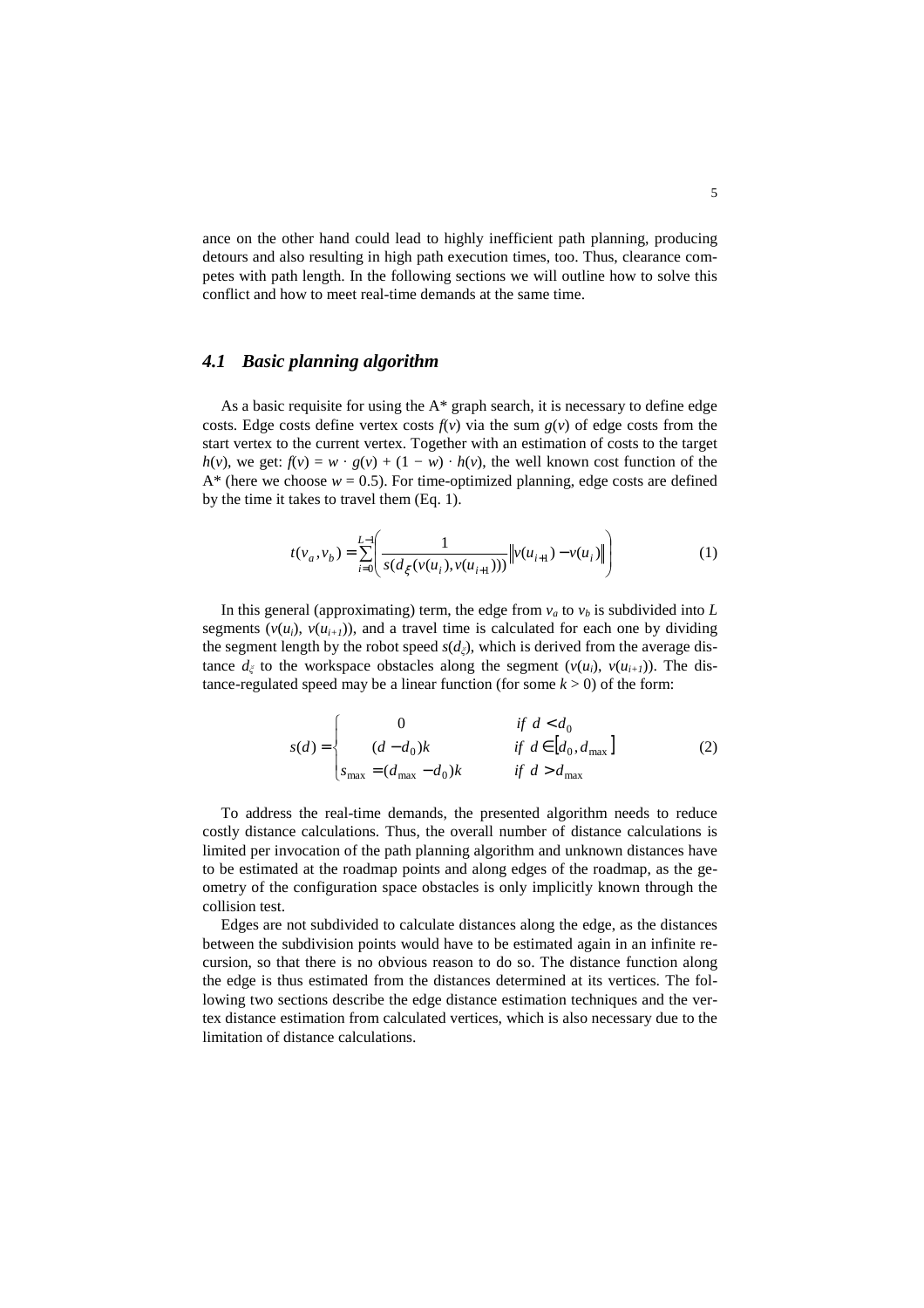#### *4.2 Distance estimation for roadmap edges*

In this section we will simplify all possible distance curves along a roadmap edge to a discrete model, deriving several useful conclusions. The distances in the vertices of the edge from  $v_a$  to  $v_b$  are given by  $d_a = d(v_a)$  and  $d_b = d(v_b)$ . Given a linear connection in configuration space, the edge can be represented by  $v(\lambda) = (1 - \lambda) v_a$ +  $\lambda$   $v_b$ . We want to derive the distance curve  $d(\lambda)$ . The environment is considered to be static, that is, no model of obstacle movements exists, as no model of the obstacles in configuration space exists.

In the proposed model, we subdivide  $\lambda$  into *L* discrete steps  $\Delta \lambda = \lambda / L$ . For each step, any point of the robot can move by a certain maximum distance, conservatively approximated by the MAXMOVE method [Henrich98]. Thus, the distance to obstacles can increase or decrease maximally by  $\Delta d = \text{MAXMove}^{-1}(\Delta \lambda (v_b$  $v_a$ )). The distance distribution starts at  $(0, d_a)$  and ends at  $(1, d_b)$ . The resolution of the grid can be adapted so that  $(1, d_b)$  can be represented by a discrete grid point (if  $d_b \in \mathbf{Q}$ ).

Within this model, the possible spectrum of distance curves can be represented by sequences of *L* additions of the vector  $(1, \pm 1)$ . To simplify the syntax, we will reduce this to a sequence of  $L \pm 1$ -steps. Two invariants hold true for all possible sequences:

- The number of steps is fixed and given by the resolution of the grid. Specifically, this means that the sum of the occurances of +1 and −1 in the sequence is constant:  $#(+1) + #(-1) = L$
- As the endpoint  $(1, d_b)$  must be reached, the following equation needs to be satisfied:  $#(+1) - #(-1) = (d_b - d_a) / ∆d$

Based on these two invariants, it is clear that the number of  $+1$ -steps and −1-steps is constant and each sequence is simply a permutation of any other valid sequence. Following this result, there are two limiting distance curves of maximum distance and minimum distances, as seen in Figure 1.



**Fig. 1:** Left: Model of distance curves. The gray area defines the range of all possible distance curves, the dashed curve represents a discrete example curve. Right: Point distance estimation with estimated distance ranges expanding from calculated distances at point  $q<sub>0</sub>$  and  $q<sub>1</sub>$  to estimated point *q2*.

6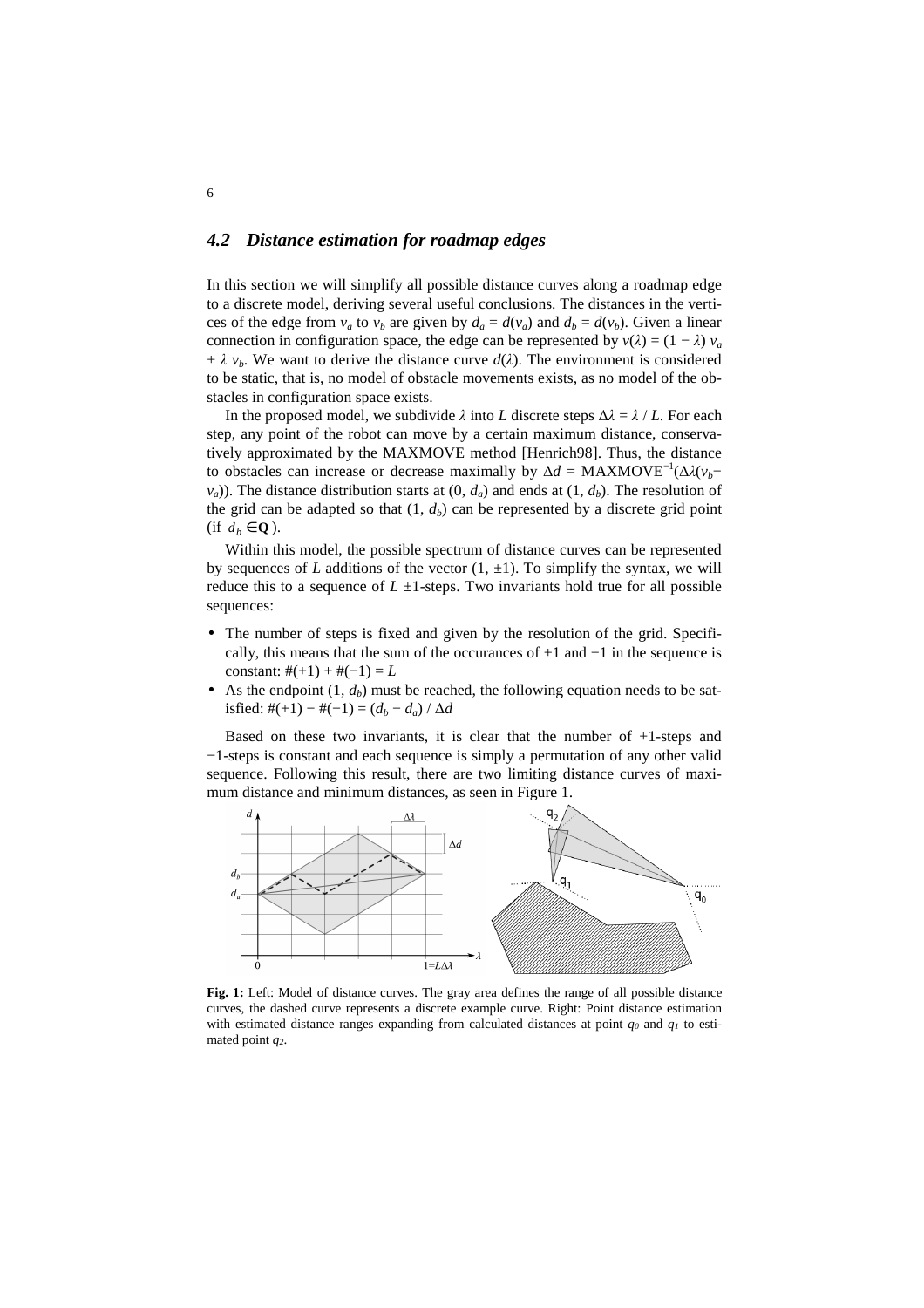Thus, at least two distance curve estimations can be derived directly from this model, a *pessimistic edge distance estimation* (the minimum distances curve) and an *optimistic edge distance estimation* (the maximum distances curve). A third estimate that can be derived naturally from this model is the *average edge distance estimation*. In the following, we will derive the equation of the latter estimation.

In the following, *n* is the number of  $+1$ -steps in the sequence and *m* the number of  $-1$ -steps, such that  $L = n + m$ . The absolute number of all possible curves  $C_{all}$  is then given by (selection without repetition, order does not matter):

$$
C_{all} = \left(\frac{L}{n}\right) = \frac{L!}{n!(L-n)!} = \frac{L!}{n!m!}
$$
 (3)

For the calculation of the average edge distance estimation, we take a look at the expectation  $E_{dist}(i)$  of the distance difference from step *i* to step  $i+1$ :

$$
E_{dist}(i) = p_i^+ (+\Delta d) + p_i^- (-\Delta d) \tag{4}
$$

Where  $p_i^+$  is the probability that a +1-step is at the *i*-th position and  $p_i^-$  the probability for a -1-step. The probability  $p_i^+$  is the number of all curves  $C_1(i)$  with a +1 at step *i* divided by the number of all possible curves *Call*:

$$
p_i^+ = \frac{C_1(i)}{C_{all}} = \frac{{L-1 \choose n-1}}{{L \choose n}} = \frac{(L-1)!n!}{\frac{L!}{n!m!}} = \frac{(L-1)!n!}{L!(n-1)!} = \frac{n}{L}
$$
(5)

 $p_i^+$  is thus independent of *i*. With  $p_i^- = m/L$  the resulting  $E_{dist}$  is independent of *i*:

$$
E_{dist} = \left(\frac{n}{L}\right)(+\Delta d) + \left(\frac{m}{L}\right)(-\Delta d) = \left(\frac{n-m}{L}\right)\Delta d \tag{5}
$$

Thus, the average difference vector in each step is  $(\Delta \lambda, E_{dist})$ . If we sum up all difference vectors from  $(0, d_a)$ , we get:

$$
d(1) = (0, d_a) + (\Delta \lambda, E_{dist})L = (1, (n-m)\Delta d) = (1, d_a + (d_b - d_a)),
$$
 (6)

which is the endpoint of all curves. So in effect, the average edge distance estimation is a linear function connecting  $(0, d_a)$  and  $(1, d_b)$ .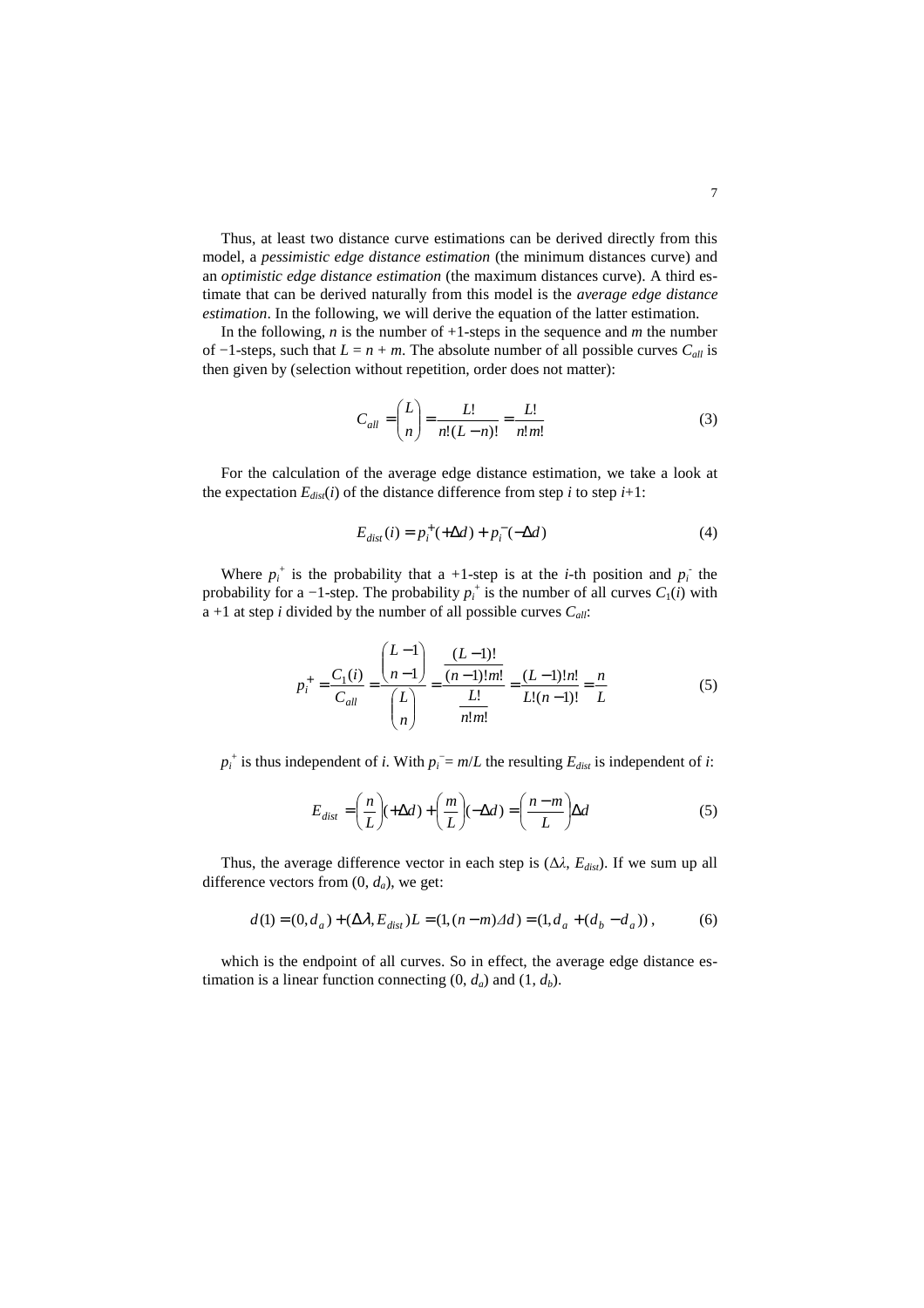#### *4.3 Distance estimation in roadmap vertices*

The distance  $d(v)$  to unknown obstacles in vertex  $v$  is estimated based on the distance of the neighbour vertices  $v_{pred}$ . Generally, the distance  $d(v)$  may vary in the range of  $d(v_{pred}) \pm MAXMOVE^{-1}(v - v_{pred})$ . An estimated distance in a roadmap vertex is thus represented as interval [*l*, *h*] describing the range within which the true obstacle distance falls.

If a new distance is measured in a vertex, the intervals of estimated neighbour vertices and their successors in the roadmap need to be adapted. As it would be very costly to update all dependent vertices of a roadmap upon distance calculation of a single vertex, the distance estimation of a vertex is updated in the expansion steps of the graph searching algorithm. This may change edge costs, thus the graph search algorithm D\* [Likhachev05] is used in a slightly modified form, to update all dependent vertices in the search tree efficiently. Intervals are updated by using the distance information (either calculated or an estimation interval) of connected neighbour vertices, that are "more informed" (see also Figure 1, right). First, the distance information of the neighbouring vertex is propagated along the connecting edge using:

$$
[l_{new}, h_{new}] = [l_{pred} - d_{MM}, h_{pred} + d_{MM}] \tag{7}
$$

With  $d_{MM}$  = MAXMOVE<sup>-1</sup>( $v - v_{pred}$ ). For vertices with a calculated distance  $d_{calc}$ , the interval reduces to a point  $l = h = d_{calc}$ .

Second, the interval of the current vertex  $v_{cur}$  (which is  $[-\infty, +\infty]$  initially) is updated to the smallest common interval:

$$
[l_{cur}, h_{cur}] = [\max(l_{cur}, l_{new}), \min(h_{cur}, h_{new})]
$$
 (8)

For edge cost calculation a single distance needs to be selected from the interval. Three different selection functions can be specified similar to the edge distance estimation: an *optimistic vertex estimation*  $f_{dist}(v) = h$ , a *pessimistic vertex estimation*  $f_{dist}(v) = l$  and an *average vertex estimation*  $f_{dist}(v) = (l+h)/2$ .

#### **5. Discussion**

Translated into a speed, the pessimistic edge or vertex estimations may cause the goal to be unreachable, because the distances are estimated below the minimum speed distance before the goal is reached on any possible path through the roadmap. To prevent this, a speed slightly above zero is chosen as minimum speed in the speed function *s*(*d*) for path planning. This is safe, as the path is tested to be collision free before execution and invalidated edges are just skipped by the plan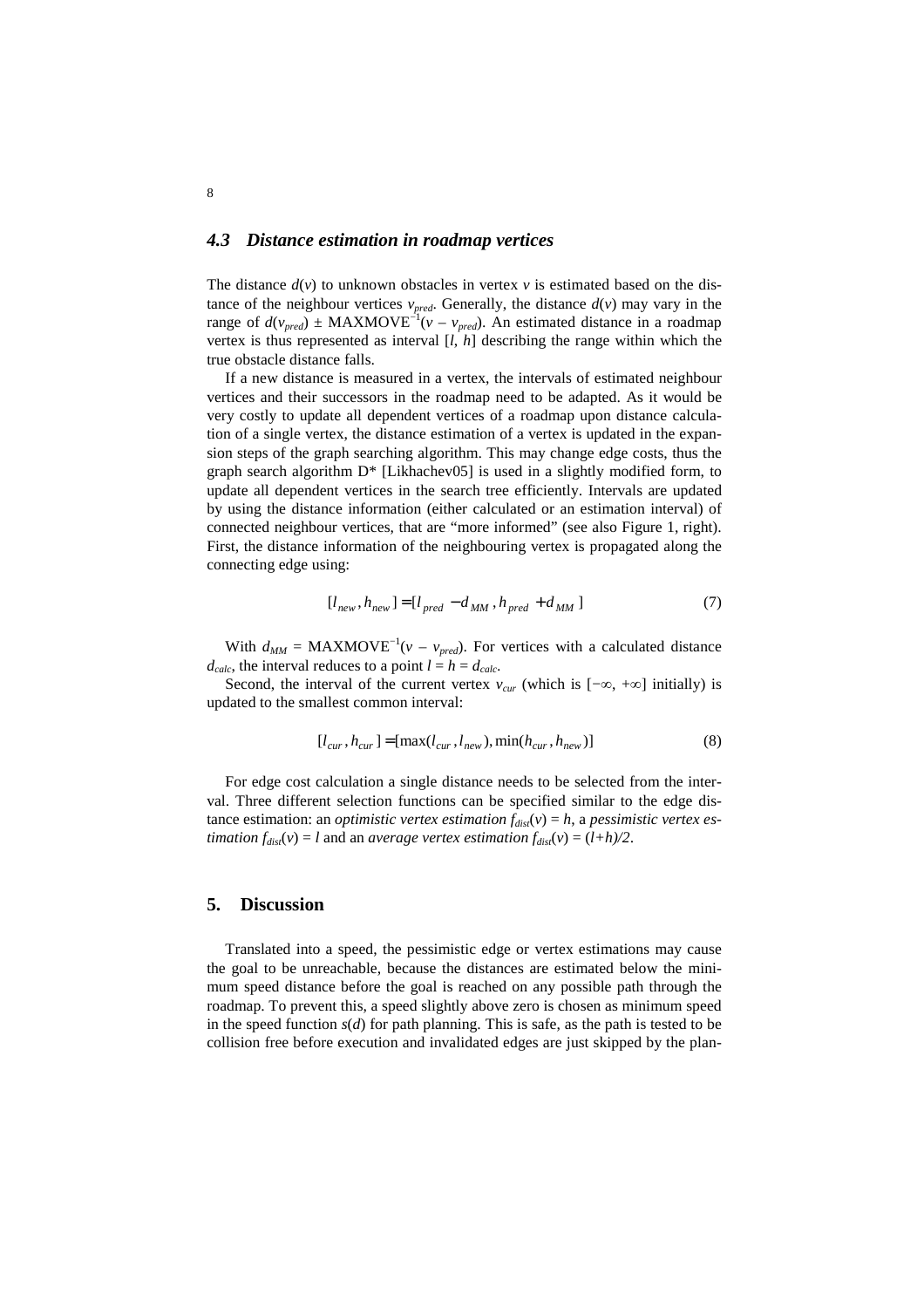ner. If a calculated vertex distance indicates a collision, all edges connected to that vertex are invalidated.

Besides these basic considerations, the chosen estimation technique influences the generated course of the path. The pessimistic vertex estimation biases the planner to prefer shorter paths in estimated regions of the roadmap because of high costs, while the optimistic estimation reduces path costs in the calculated regions of the roadmap, because of low costs in the estimated regions. This leads to obstacle evasion behaviour in the optimistic case and a goal-oriented behaviour in the pessimistic case. This is confirmed by experimental results (Figure 2e, f). For the edge estimations, the pessimistic edge estimator biases the path towards an extended clearance in comparison to the optimistic edge estimator.

In a dynamic environment, the distances calculated become invalid quickly and thus need to be reset before execution of the planning algorithm each system cycle. With only this limited environment information, the path planner can get trapped in local minima or cycle in endless loops. Parameters influencing this behaviour are the number of vertices and edges and the number of available distance tests per execution of the planner. In an environment with more or less static obstacles, this behaviour is undesirable. If the planner can detect whether obstacles move, it can keep distance calculations already done in previous planning cycles. As safety is assured by the underlying collision testing before path execution, this detection does not need to be exact. The planner may only degrade in performance with respect to time-optimized paths when planning on distances that have changed slightly due to small obstacle movements. The sensor system can thus deliver an underestimation of the workspace dynamics, indicating a static environment upon only small obstacle movements.

## **6. Experimental results**

In the following sections we present experimental results for a 2D simulated configuration space and in a real world application with a six-degrees-of-freedom industrial robot. The 2D simulation environment operates the robot using the same parameters (including the distance-speed-function  $s(d)$ , see Eq. 2) and configuration space size used in the real world application. The collision test and distance calculation are slowed down artificially to resemble the behaviour of the realworld sensor-based counterparts. The simulation environment ensures repeatability of the experiments and is well-suited for visualization of the results. The realworld application shows the feasibility of the approach.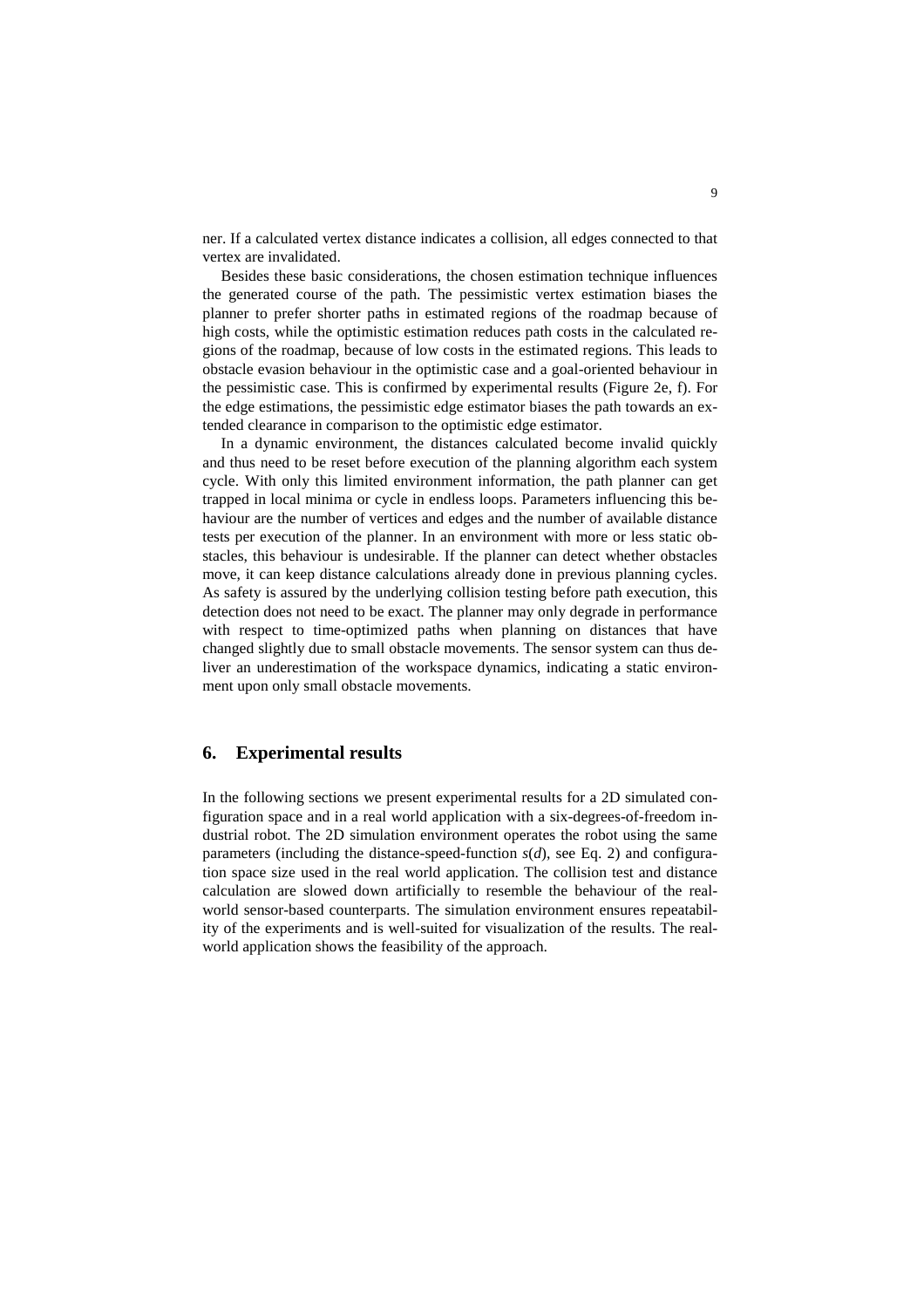

## *6.1 Simulation of a 2-DOF robot*

**Fig. 2:** Robot paths in simulated 2D environments. Executed paths are indicated by dashed lines. For the benchmarks SIMPLE (a,b) and DETOUR (c,d), the shortest path (left) and the timeoptimized path (right) are planned in a roadmap with random sampling. The start of the planning task is at the left end of the path, the target at the right. Switchbacks that may be present originate from insufficient planner information about the environment. Images e), f) show a planning step (the robot's progress is denoted by the dashed line and the planned path is indicated by the solid dark gray line) with a moving object (movement indicated by arrow). Both images use a timeoptimized planner on a regular grid. e) Uses a pessimistic estimator for roadmap vertices and f) an optimistic estimator. The optimistic estimator biases the graph searching  $D^*$  to evade the obstacle, while the pessimistic biases it to reduce path lengths to the target.

The simulation experiments were carried out with the shortest-path algorithm outlined in Section 3 and the distance-enhanced algorithm from Section 4 to allow for speedup comparisons. The experiments comprised several standard benchmarks. Some of the setups and results are depicted in Figure 2. All static roadmaps are initialized with either random or regular vertex sampling with two different sizes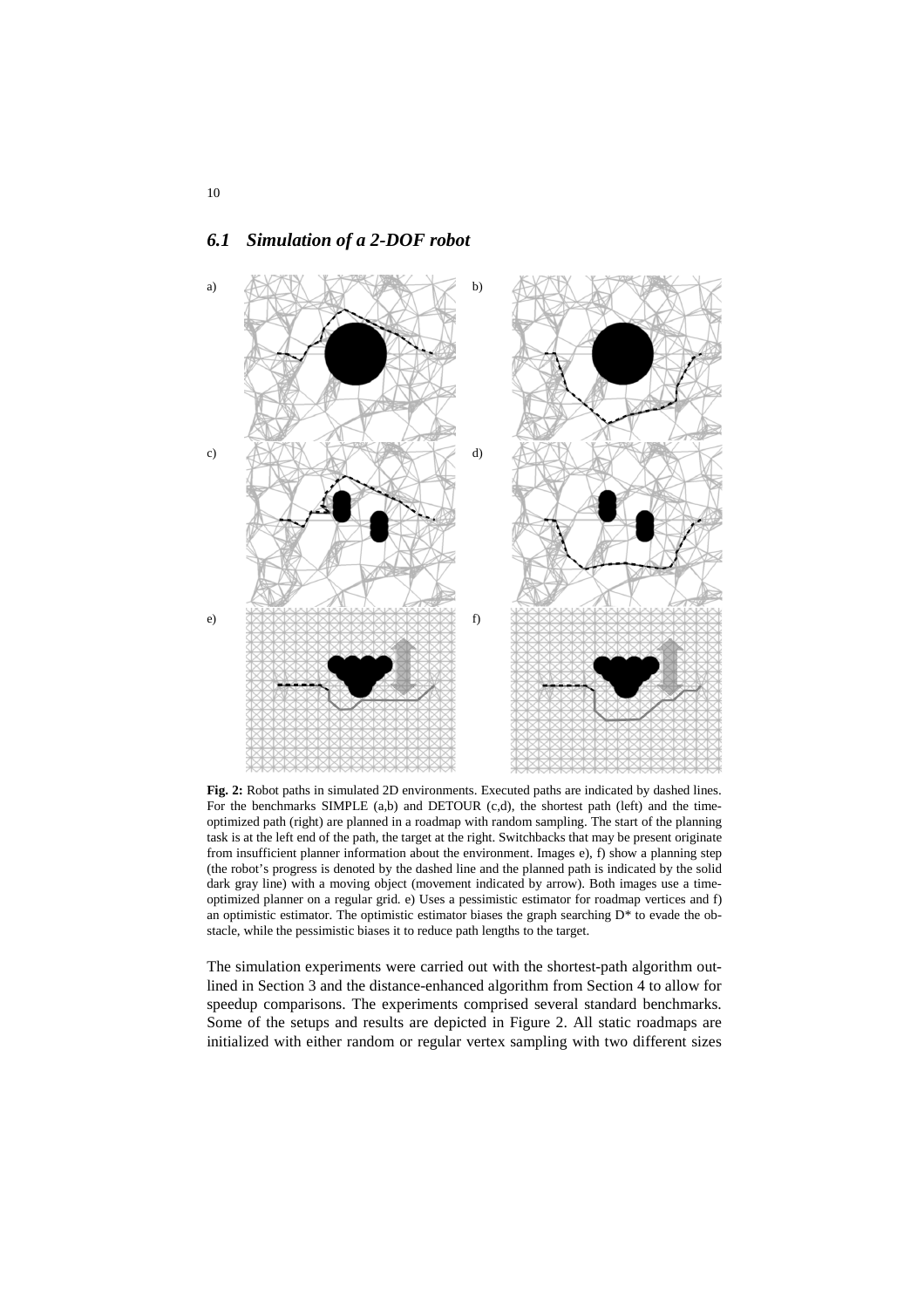(500 and 4000 vertices). Table 1 shows true complete path execution times sorted by benchmark. The planning cycle time of the system is  $< 100$  ms. The timeoptimizing planner speeds up the execution time from the start to the goal position by up to 63 percent in the DETOUR benchmark.

**Table 1:** Benchmark results for shortest-path and time-optimizing planning algorithms, Benchmark SIMPLE (1), SIMPLE with a moving object (2), DETOUR (3). Listed are average *path execution* times in seconds. The planning time in each system cycle is less than 100 ms, thus achieving an update rate of >10 Hz on a 2.2 GHz standard workstation.

|                |                    | Optimistic Edge<br><b>Distance Estimation</b> |                   | Pessimistic Edge Dis-<br>tance Estimation |                   | Average Edge Distance<br>Estimation |                   |
|----------------|--------------------|-----------------------------------------------|-------------------|-------------------------------------------|-------------------|-------------------------------------|-------------------|
| Bench<br>-mark | Short-<br>est-Path | Optim.<br>Vertex                              | Pessim.<br>Vertex | Optim.<br>Vertex                          | Pessim.<br>Vertex | Optim.<br>Vertex                    | Pessim.<br>Vertex |
|                | 29.7               | 13.9                                          | 15.7              | 13.3                                      | 15.9              | 13.9                                | 15.7              |
| っ              | 16.3               | 12.4                                          | 12.7              | 12.3                                      | 11.6              | 12.0                                | 12.2              |
|                | 31.4               | 13.3                                          | 12.9              | 11.4                                      | 12.1              | 12.8                                | 12.8              |

## *6.2 Real-world application with a 6-DOF industrial robot*

In this application (Figure 3), the robot speed is scaled up to a maximum of ca. 500mm/s based on its clearance. The system operates at 10 Hz frame rate. The roadmap contains 5000 points, each one connected to ca. 15 neighbouring vertices.



**Fig. 3:** Robot path in a real-world application. The original robot path is indicated by the dashed line in a). The robot evades a worker entering to perform a maintenance task. The robot executes the path indicated by the dashed line in c).